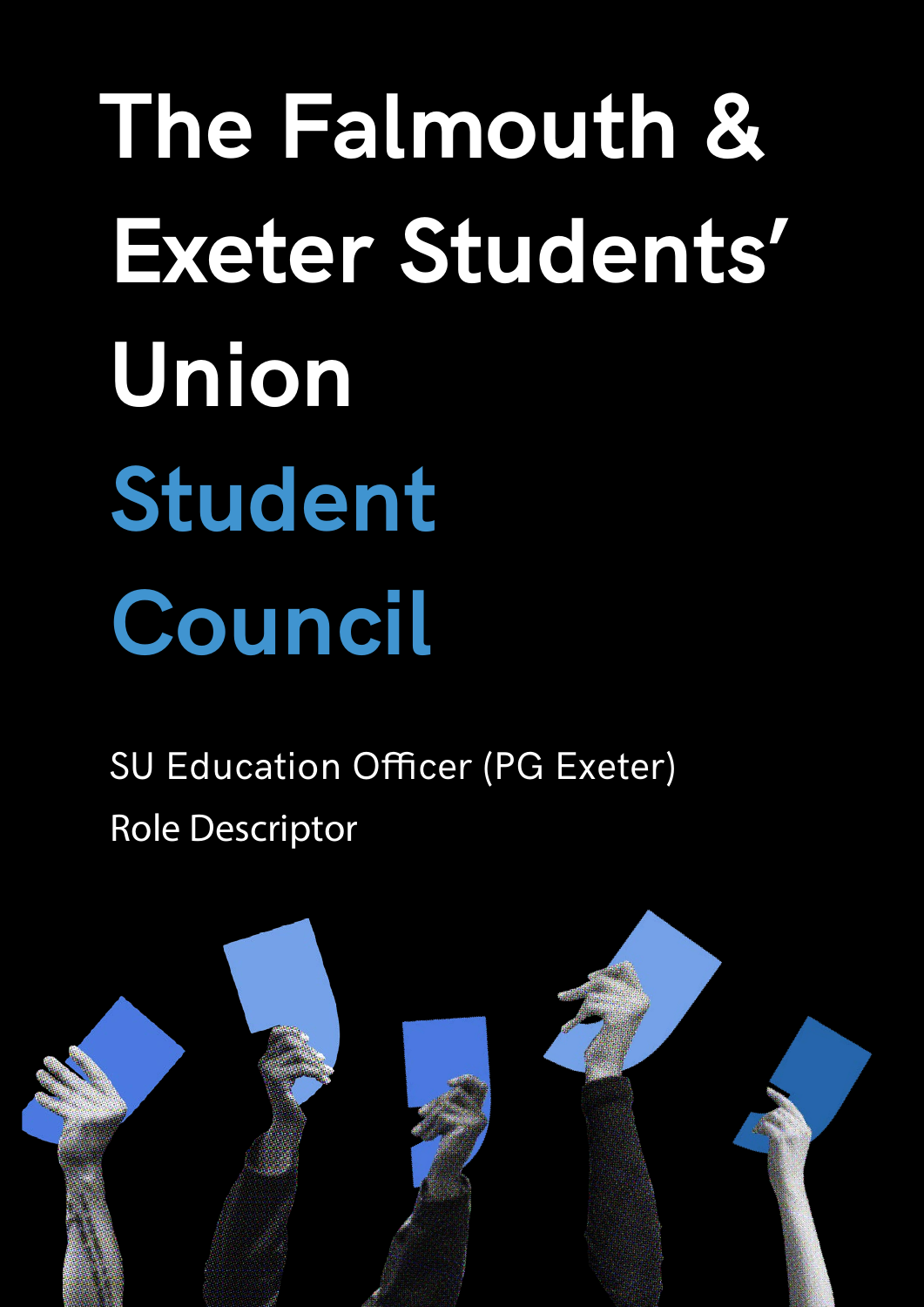## **SU Education Officer (PG Exeter)**

## Short Description:

You will be working with SU Presidents, SU staff, and the Exeter course rep system, to make improvements to the academic experience of Exeter postgraduates. The SU Education Officers play a vital role in working with SU to actively maintain and enhance the academic experience of all campus based postgraduate students through support and representation of SU's (Postgraduate) Department Representatives alongside being an active member of SU's Student Council and Executive Committee.

| Status:            | Part-Time Officer                                                      |
|--------------------|------------------------------------------------------------------------|
| Elected:           | By secret ballot by all Falmouth and Exeter students                   |
| Term of Office:    | 1 Academic Year                                                        |
| Accountable to:    | The student body via SU Board of Trustees, SU                          |
|                    | Student Council, Annual General Meeting and Union General Meetings     |
| Member of/attends: | SU Student Council (twice a term)                                      |
|                    | Cornwall Subject Chair Working Group (twice a term)                    |
|                    | Meetings with President Exeter (twice a                                |
|                    | term, at least once with SU Student Voice staff member)                |
|                    | Other groups or meetings as appropriate and mandated                   |
| Hours:             | As the role requires and can be flexible dependent on studies.         |
| Remuneration:      | This is a voluntary role, however, out of pocket expenses will be paid |
|                    | where appropriate.                                                     |

Role Summary:

- To represent and campaign on the postgraduate learning experience within University of Exeter Cornwall campuses;
- To work closely with the SU President Exeter, other SU education officers, the student rep system, and SU Student Voice staff, to strengthen academic representation within SU.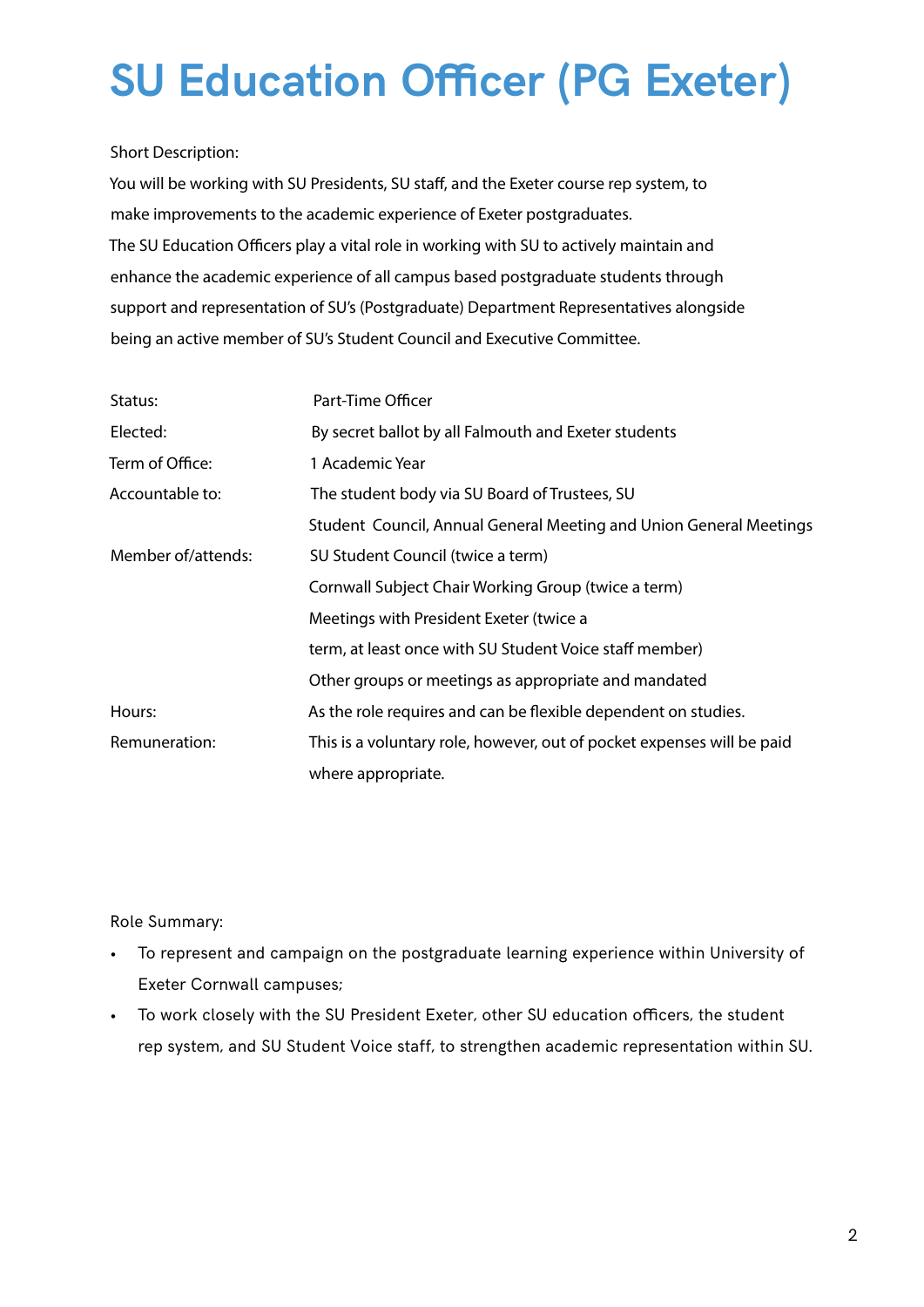Responsibilities:

- 1. To attend all meetings as required by the role;
- 2. To attend the Subject Chair Working Group Meetings
- 3. To report news, updates and/or issues from the Subject Chair Working Group to the Student Council and report from the Student Council to the Subject Chair Working Group on postgraduate experience
- 4. To attend other relevant meetings and make contact with appropriate colleagues within Exeter University and Falmouth Exeter Plus as well as external organisations where appropriate;
- 5. To liaise with Student Reps and Subject Chairs across the University of Exeter Cornwall Campuses;
- 6. To work with SU colleagues to deliver on agreed SU priorities regarding education and academic representation;
- 7. To consult with postgraduate students on academic issues such as teaching quality, feedback, teaching and learning developments, timetabling, placements;
- 8. To campaign and involve postgraduate students in improving the student learning experience;
- 9. To raise awareness of academic representation and promote the Student Rep elections for both Student Reps and Subject Chairs in Cornwall;
- 10. To promote and take part in the SU Awards for Student Reps and Teaching as well as the Students' Guild/Students' Union Teaching Awards as appropriate;
- 11. To represent Exeter Postgraduates when working with the SU to submit proposals for relevant activity together to enhance this area of SU's work;
- 12. To manage and report on any budgets received in line with SU procedures;
- 13. To liaise with, support and be involved with relevant SU societies;
- 14. To maintain an awareness of and encourage student involvement in NUS academic campaigns and other regional, national and international campaigns of relevance to students where appropriate;